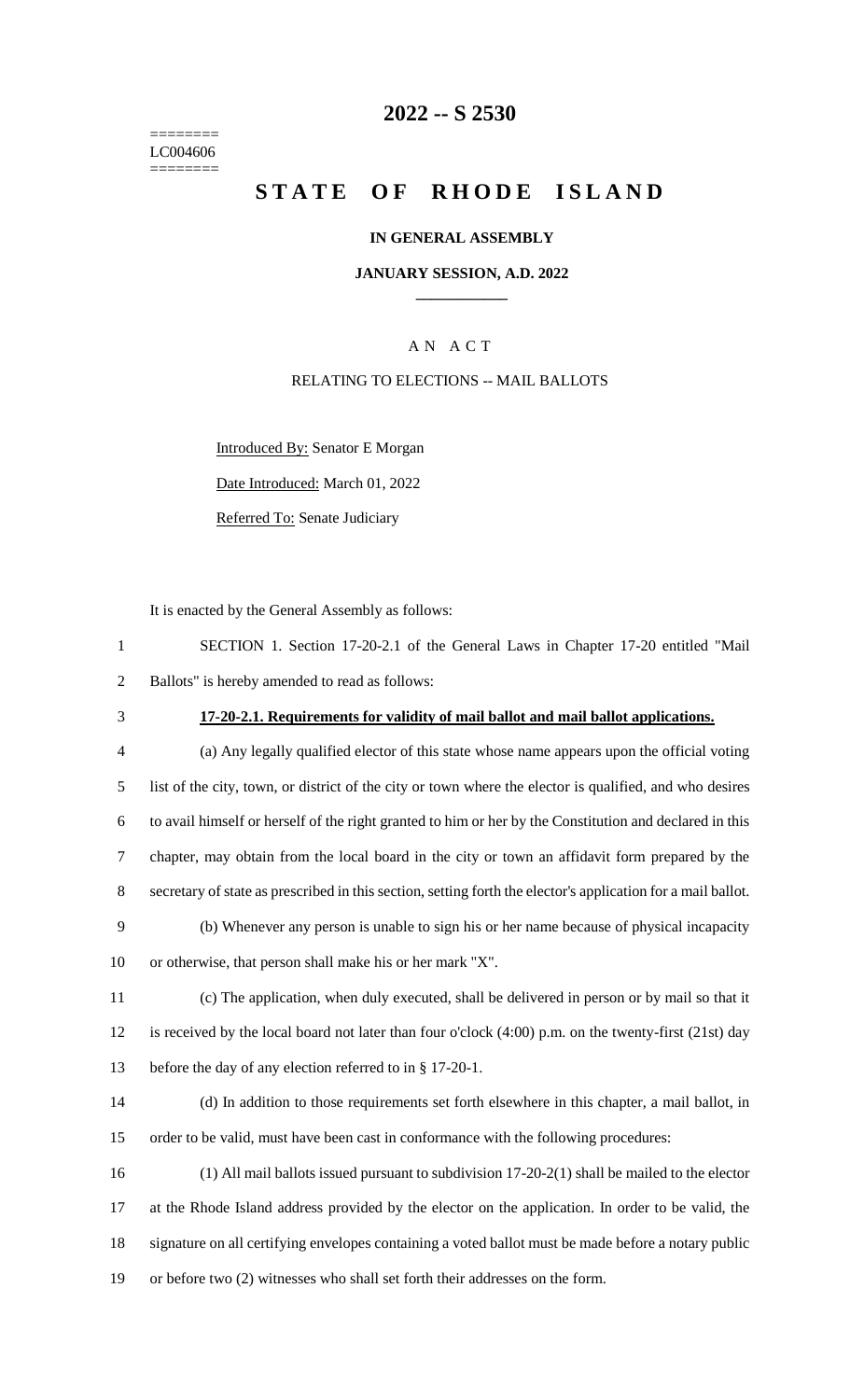(2) All applications for mail ballots pursuant to § 17-20-2(2) must state under oath the name and location of the hospital, convalescent home, nursing home, or similar institution where the elector is confined. All mail ballots issued pursuant to subdivision 17-20-2(2) shall be delivered to the elector at the hospital, convalescent home, nursing home, or similar institution where the elector is confined; and the ballots shall be voted and witnessed in conformance with the provisions of § 17-20-14.

 (3) All mail ballots issued pursuant to subdivision 17-20-2(3) shall be mailed to the address provided by the elector on the application or sent to the board of canvassers in the city or town where the elector maintains his or her voting residence. In order to be valid, the signature of the elector on the certifying envelope containing voted ballots does not need to be notarized or witnessed. Any voter qualified to receive a mail ballot pursuant to subdivision 17-20-2(3) shall also be entitled to cast a ballot pursuant to the provisions of United States Public Law 99-410 ("UOCAVA Act").

 (4) All mail ballots issued pursuant to subdivision 17-20-2(4) may be mailed to the elector at the address within the United States provided by the elector on the application or sent to the board of canvassers in the city or town where the elector maintains his or her voting residence. In order to be valid, the signature on all certifying envelopes containing a voted ballot must be made before a notary public, or other person authorized by law to administer oaths where signed, or where the elector voted, or before two (2) witnesses who shall set forth their addresses on the form. In order to be valid, all ballots sent to the elector at the board of canvassers must be voted in conformance with the provisions of § 17-20-14.2.

 (e) Any person knowingly and willfully making a false application or certification, or knowingly and willfully aiding and abetting in the making of a false application or certification, shall be guilty of a felony and shall be subject to the penalties provided for in § 17-26-1.

 (f) Except as set forth in subsection (g) of this section, no person shall offer to mail or mail another person's mail ballot. This prohibition does not apply to the spouse, court-appointed guardian, cohabitant, or any adult person related by blood or marriage to the person voting by a 28 mail ballot. Any person who violates the provisions of this section, shall be guilty of a misdemeanor 29 and shall be subject to the penalties set forth in § 17-26-2.

 $(f)(g)$  In no way shall a mail ballot application be disqualified if the voter's circumstances change between the time of making the application and voting his or her mail ballot as long as voter remains qualified to receive a mail ballot under the provisions of § 17-20-2. The local board of canvassers shall provide the state board of elections with written notification of any change in circumstances to a mail ballot voter.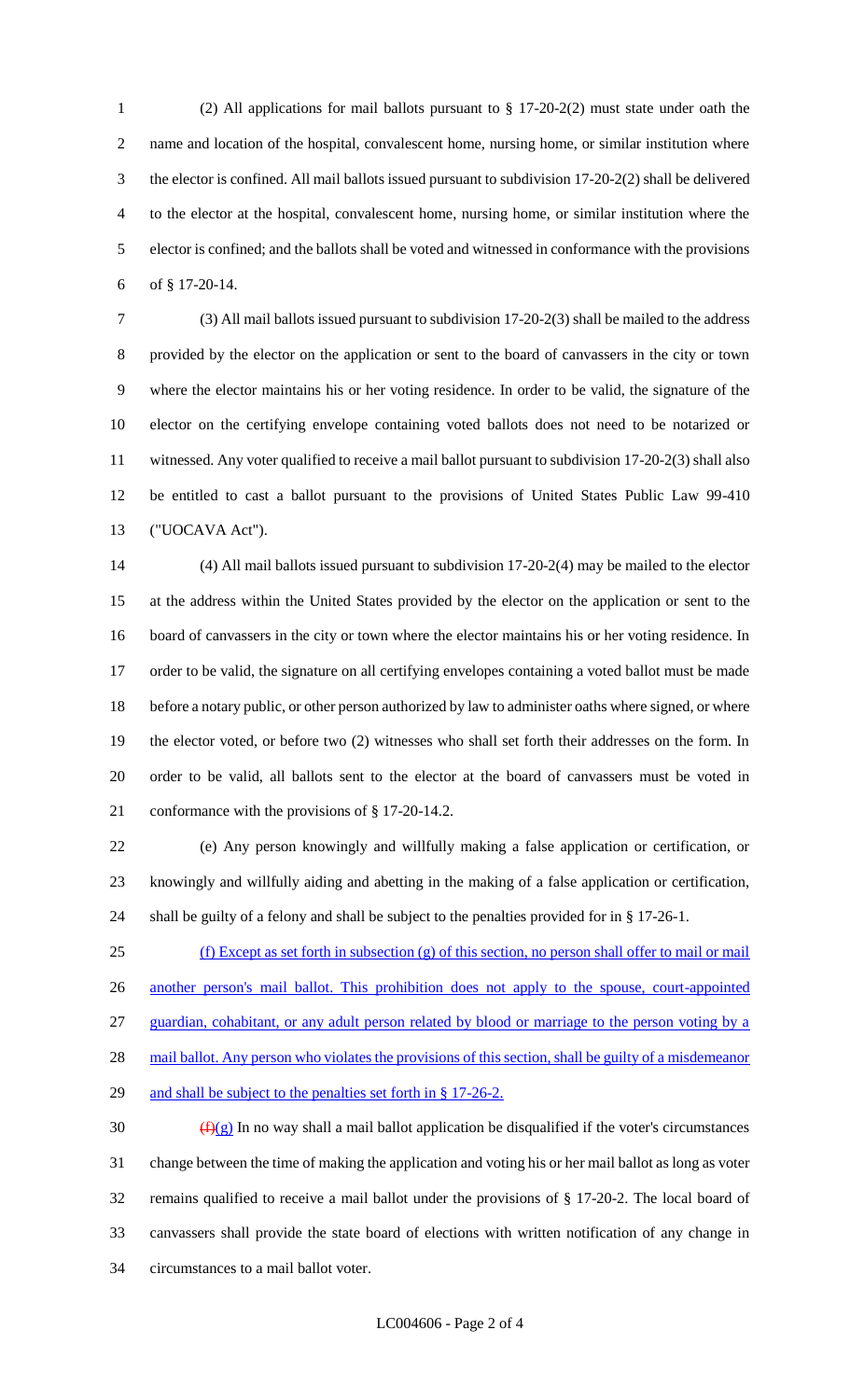1 SECTION 2. This act shall take effect upon passage.

#### $=$ LC004606  $=$